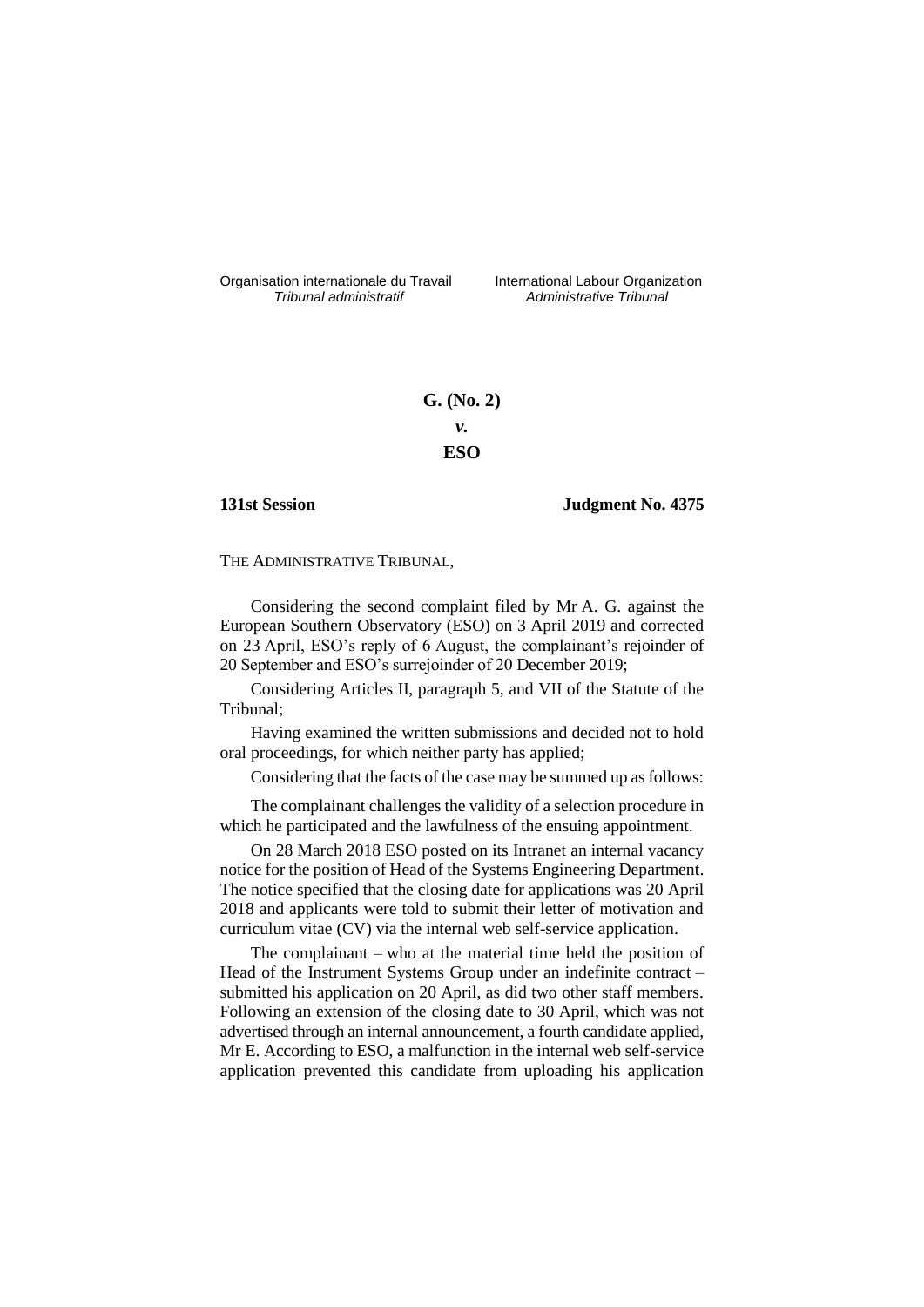within the extended term. However, ESO asserts that Mr E. sent his application via e-mail on 30 April.

The Selection Board interviewed the candidates on 29 and 30 May, and on 4 June 2018. On 12 June it finalized its recommendation in which it found that Mr E. was the most suitable candidate and recommended his appointment. The Director General endorsed this recommendation and the complainant was officially informed of it on 29 June 2018.

On 1 August 2018 the complainant lodged an appeal with the Director General against the decision to appoint Mr E. He asked that the selection process be declared invalid and be opened anew. The Joint Advisory Appeals Board (JAAB) was established in September following the complainant's objection to one of its members. On 14 December 2018 the JAAB, after having heard the parties, recommended rejecting the appeal, though it identified some anomalies in the selection process for which it formulated a series of general recommendations for the Director General's consideration. By a letter dated 15 January 2019, which constitutes the impugned decision, the complainant was informed that the Director General had decided to reject his appeal as unfounded.

The complainant asks the Tribunal to set aside the impugned decision and draw all legal consequences, i.e. order that the selection procedure be reopened. He also claims an award of moral damages in an amount left to the Tribunal's wisdom, and legal costs.

ESO asks the Tribunal to dismiss the complaint. Alternatively, if the complaint succeeds, ESO asks the Tribunal to award damages instead of sending the case back to the organisation for the competition to be reopened, in accordance with Article VIII of its Statute. At the Tribunal's request, ESO forwarded a copy of the complaint to the successful candidate and invited him to submit his written comments. Mr E. decided not to make any statement.

#### CONSIDERATIONS

1. The complainant impugns the ESO Director General's 15 January 2019 decision rejecting his 1 August 2018 appeal against the outcome of the selection process for the position of Head of the Systems Engineering Department.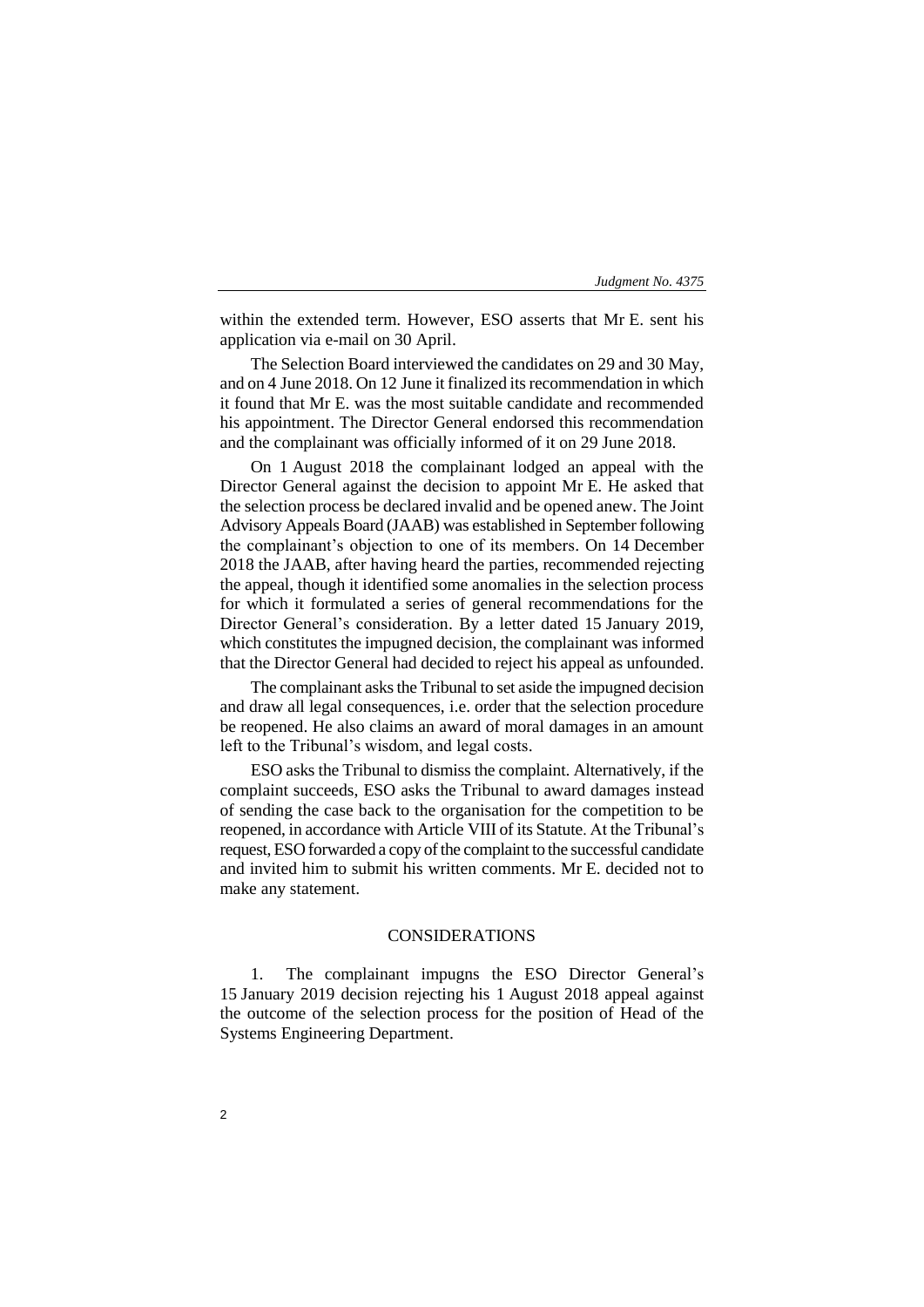| Judgment No. 4375 |  |  |
|-------------------|--|--|
|-------------------|--|--|

2. The complainant impugns that decision on the following grounds:

- (I) There were flaws in the proceedings before the JAAB:
	- (a) the improper composition of the Board, violating ESO's rules and giving the appearance of partiality; and
	- (b) the Board made errors of law by relying on an "established practice" instead of ESO's statutory texts and by conflating the existing rules regarding "Vacancies for Staff Member positions" and "Reassignment for operational needs".
- (II) There were flaws in the selection process:
	- (a) lack of proper publication for the postponement of the closing date for submitting applications;
	- (b) retroactive extension of the closing date for applications;
	- (c) acceptance of an emailed application which did not comply with the instructions of the vacancy notice (i.e. "upload a letter of motivation and CV in English via the [internal] [w]eb [s]elf-[s]ervice application"); and
	- (d) selection of a candidate who did not fulfill the requirements listed in the vacancy notice.

3. The complainant submits that the JAAB was not properly composed as the member and the deputy member were appointed by the Director General only after the lodging of his appeal. He asserts that this violated Annex RB 2 to the Staff Regulations as well as the principle of impartiality. In the "[a]dditional observations and recommendations" section of the JAAB's report, the Board noted that "if the JAAB is established after an [a]ppeal is lodged, the suspicion might arise that it is tailored around the case, therefore lacking the necessary level of neutrality or anyway of credibility". It therefore recommended that the Director General clarify the Staff Regulations relating to the JAAB's procedure and "[a]ppoint the JAAB independent of contingent appeals and devise suitable ways to manage possible incompatibilities with specific appeals".

4. Provision 2.02 of Annex RB 2 to the Staff Regulations regarding "Appointment of members" states as follows: "Once a year, or more frequently if necessary, the Director General and the Staff Association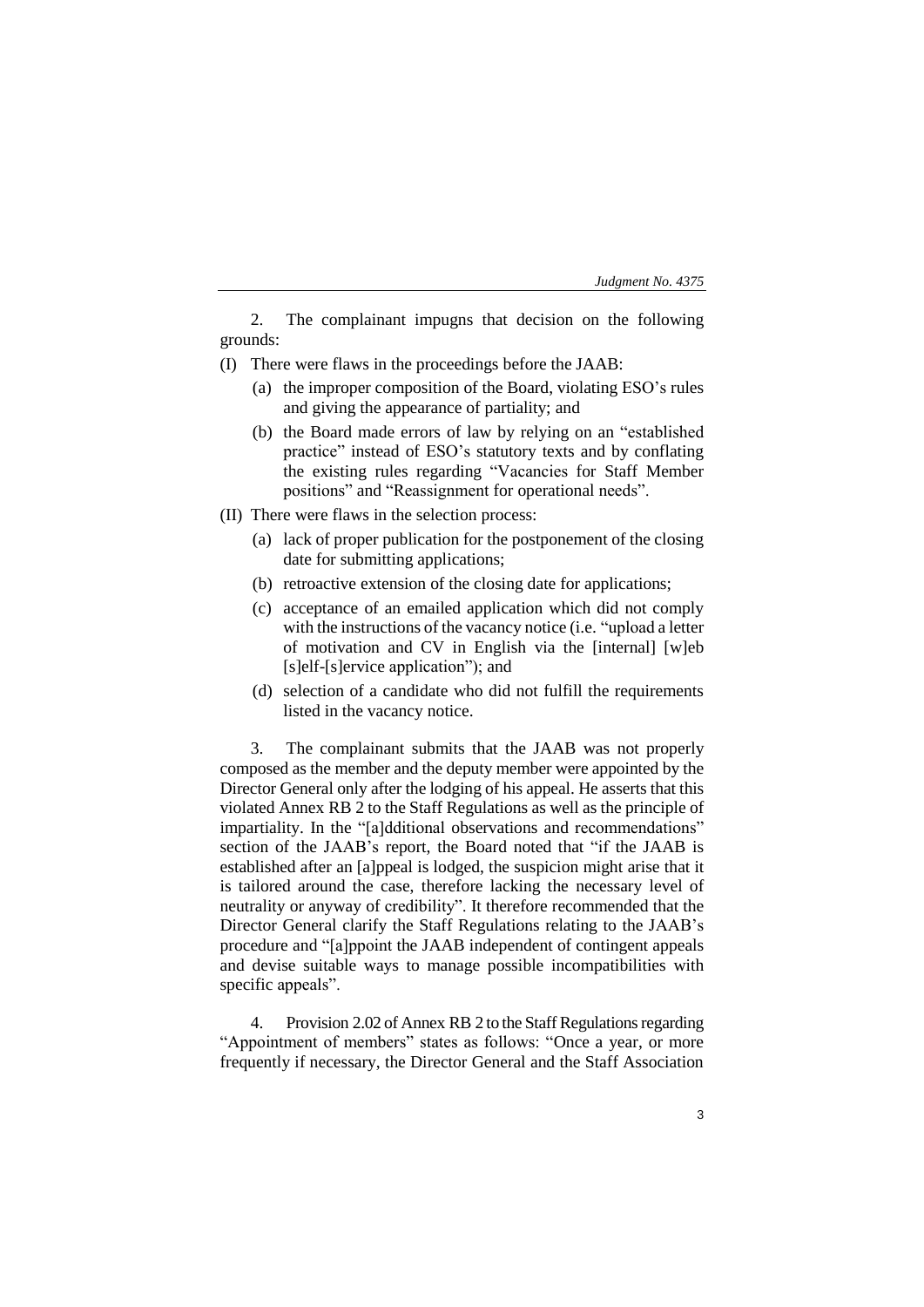shall each appoint one member and a deputy member. The member appointed by the Director General and the one appointed by the Staff Association shall meet within 15 days of their appointment to draw up a list of 3 members of personnel from among whom the third member of the [JAAB] may be appointed when required."

5. The Tribunal finds that, while it would be ideal to have a properly appointed JAAB prior to the lodging of any appeal, it recognizes that this is not always possible and there is no general requirement for that. The formation of an administrative internal body with quasi-judicial functions after receiving an appeal does not affect the body's impartiality or appearance of impartiality. The principle of impartiality is secured by the balance of the JAAB's members appointed by both the Director General and the Staff Association and their joint selection of additional members. The complainant was given the opportunity to contest the appointment of any of the members, and in fact did so, thus his right to a properly composed JAAB was preserved. It is important to note that, before the Tribunal, the complainant has not submitted evidence of partiality on the part of any JAAB member. In light of the above, and considering that there is no established ESO rule or regulation requiring the pre-formation of the JAAB at a specific moment in time, the Tribunal finds that, in the present case, the JAAB was properly composed.

6. The complainant argues that the JAAB's report also suffered from errors of law. Specifically, he submits that the JAAB incorrectly relied on the alleged existence of an "established practice" instead of ESO's statutory texts and conflated the rules regarding "Vacancies for Staff Member positions" and "Reassignment for operational needs". Under the "[r]ationale" section of the JAAB's report, the Board stated that "[t]he process that was followed, the *[i]nternal [v]acancy*, is not regulated or otherwise formally defined, rather it corresponds to an established practice. As such it can be assimilated more to a *Reassignment for operational needs*, regulated under [Staff Regulation] R II 1.23, than to a vacancy notice regulated under [Staff Regulation] R II 1.01" (original emphasis). It went on to state that "[i]n this case the *Reassignment for operational needs* was applied, although through an (internal) advertisement to enable a collegial comparative/competitive procedure, which, mimicking a normal recruitment, intends to favour the selection of the most suitable candidate among the widest possible group of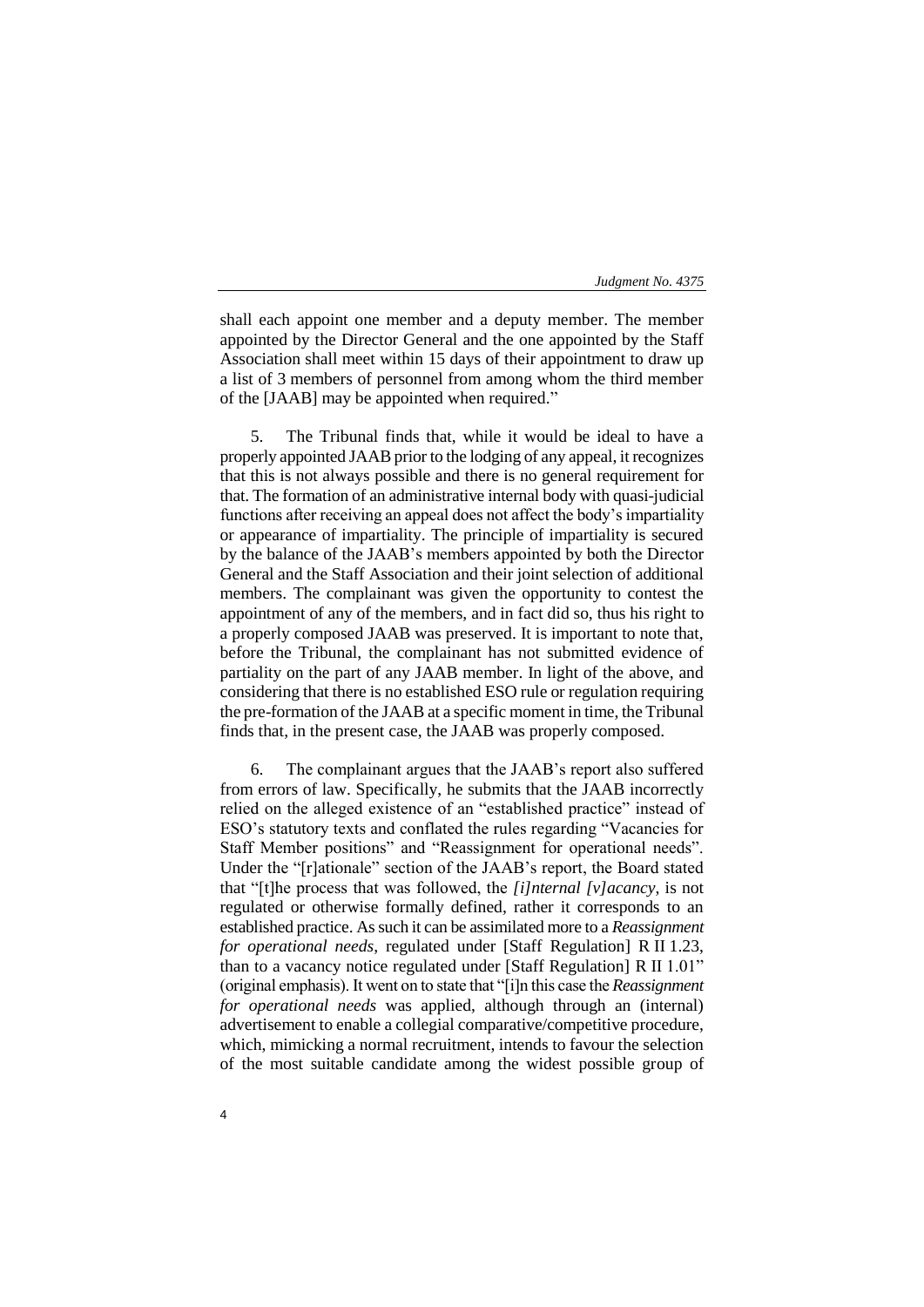candidates in the ultimate interest of the Organization. In this perspective also the extension of the closure date [...] of the vacancy or having contacted, even selectively [...], potentially suitable candidates, per se cannot be considered [as] a breach of any rule, but rather [as] the exercise of an institutional prerogative or a good practice in the interest of the Organization by the Recruitment Manager" (original emphasis).

7. The relevant Staff Regulations, under "Section 1 – Appointment and Assignment", provide as follows:

#### "**R II 1.01 Vacancies for Staff Member positions**

A vacancy notice shall be issued for each vacant post not to be filled by reassignment (Staff Regulations II 1.23 and 1.24) and for each new post. This notice shall give a brief description of the functions and responsibilities involved, specify the qualifications and experience required and indicate the grading of the post.

#### **R II 1.02 Publication of vacancies**

Subject to the provisions of Staff Regulations II 1.23, 1.24 and 1.27, vacancies shall be made known to the members of personnel of the Organisation. Those concerning posts in grade 5 and above shall be communicated as soon as possible to the Member States and may be published in such a way as to reach the greatest possible number of persons who might be interested.

[...]

#### **R II 1.23 Reassignment for operational needs**

If the operational needs of the Organisation so require, a staff member may be reassigned to a job other than that indicated in his contract, provided that he has the necessary qualifications and ability (or can acquire them by suitable training) and that the grade attached thereto is not lower than his present grade.

Under the same conditions the Organisation may also request him to agree to a transfer of duty station. If he refuses and no equitable solution can be found within 3 months after notification of the proposed transfer, his contract shall be terminated and termination indemnities will be paid according to Annex R A 11.01 h).

Under the same conditions and with his agreement, he may also be reassigned to a job of a lower grade."

8. The Tribunal finds that the two Regulations cited by the JAAB in the "[r]ationale" section of its report regulate distinct processes for filling a vacancy and referring to both of them was fundamentally erroneous. As the Director General had not taken a decision to fill the vacancy via reassignment, Staff Regulation 1.23 could not be applied.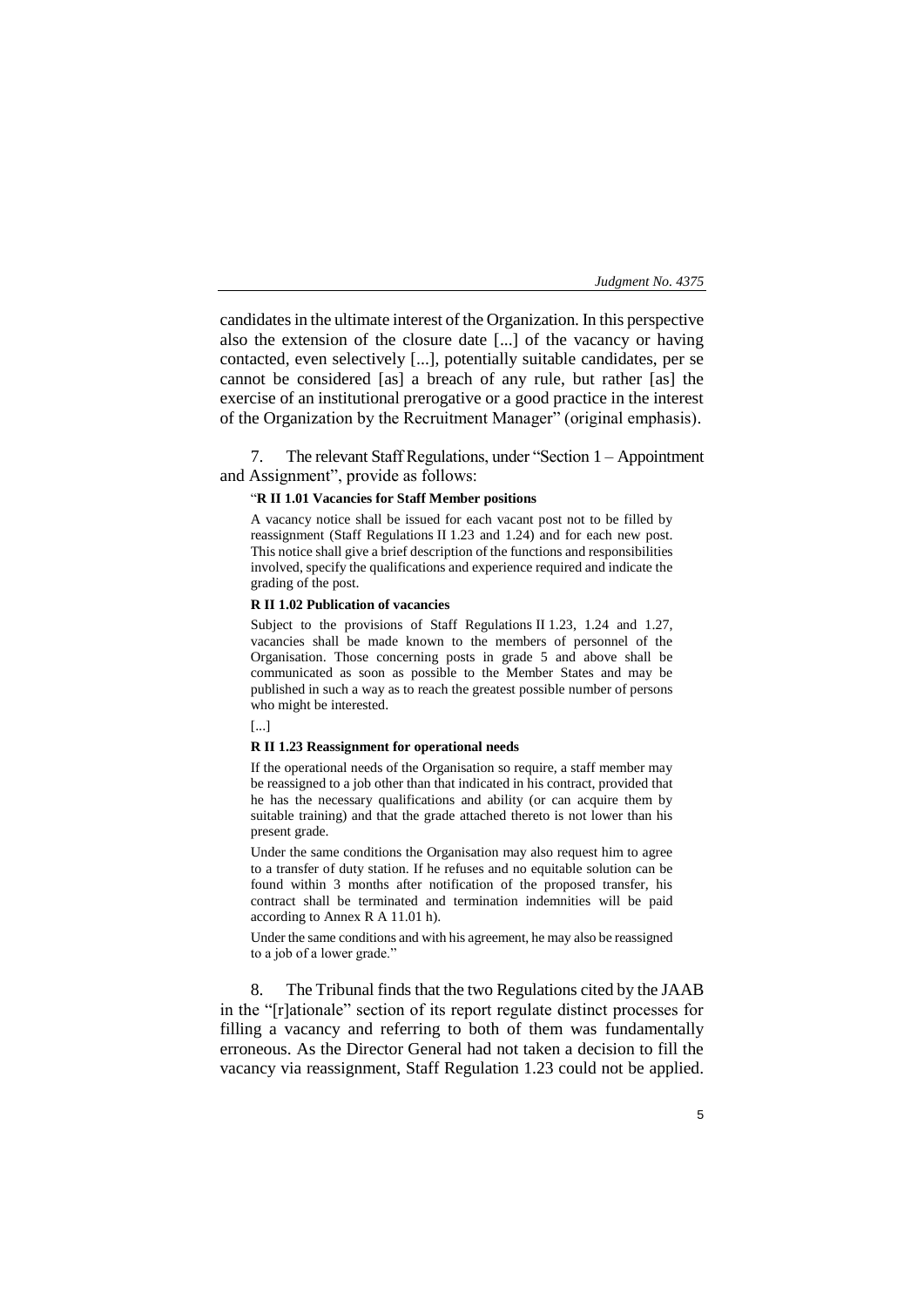The decision to create and to post a vacancy notice falls under the provisions of Staff Regulations 1.01 and 1.02. Once that procedure had begun, ESO had an obligation to follow it properly in accordance with the rules and regulations that it had itself established and, if they do not exhaustively prescribe a procedure, in accordance with the Tribunal's case law (see, for example, Judgments 4153, consideration 5, 4001, consideration 15, and 1646, consideration 6), which eschews amendments to the competition rules not being properly publicized (see Judgment 1549, consideration 13). In the present case, the organisation does not challenge the complainant's assertion that the extension of the closing date for applications was not published in the same manner as the original vacancy notice, that is, on the Intranet. Therefore, the extension was unlawful and the acceptance of an application beyond the original closing date was also unlawful.

9. It follows that the impugned decision must be set aside, without there being any need to examine the other pleas put forward by the complainant to challenge the lawfulness of the selection procedure and the resulting appointment.

10. The disputed appointment of Mr E. to the position of Head of the Systems Engineering Department, which was taken at the end of an unlawful selection procedure, will also be set aside, but ESO must shield Mr E. from any injury that may result from the cancellation of an appointment that he accepted in good faith (see Judgments 4153, consideration 2, and 3130, consideration 10). In thisrespect, ESO argues that the cancellation of that appointment would be inadvisable, referring to Article VIII of the Statute of the Tribunal. According to ESO, this is so particularly in view of the potential disruption to the functioning of the Systems Engineering Department. The Tribunal observes that ESO is not prevented from assigning to Mr E. on an interim basis the duties of Head of that Department during the limited time which is necessary for that position to be filled by a lawful procedure.

11. The organisation's failure to ensure that the competition procedure was conducted lawfully warrants an award of moral damages, which the Tribunal assesses in the sum of 10,000 euros.